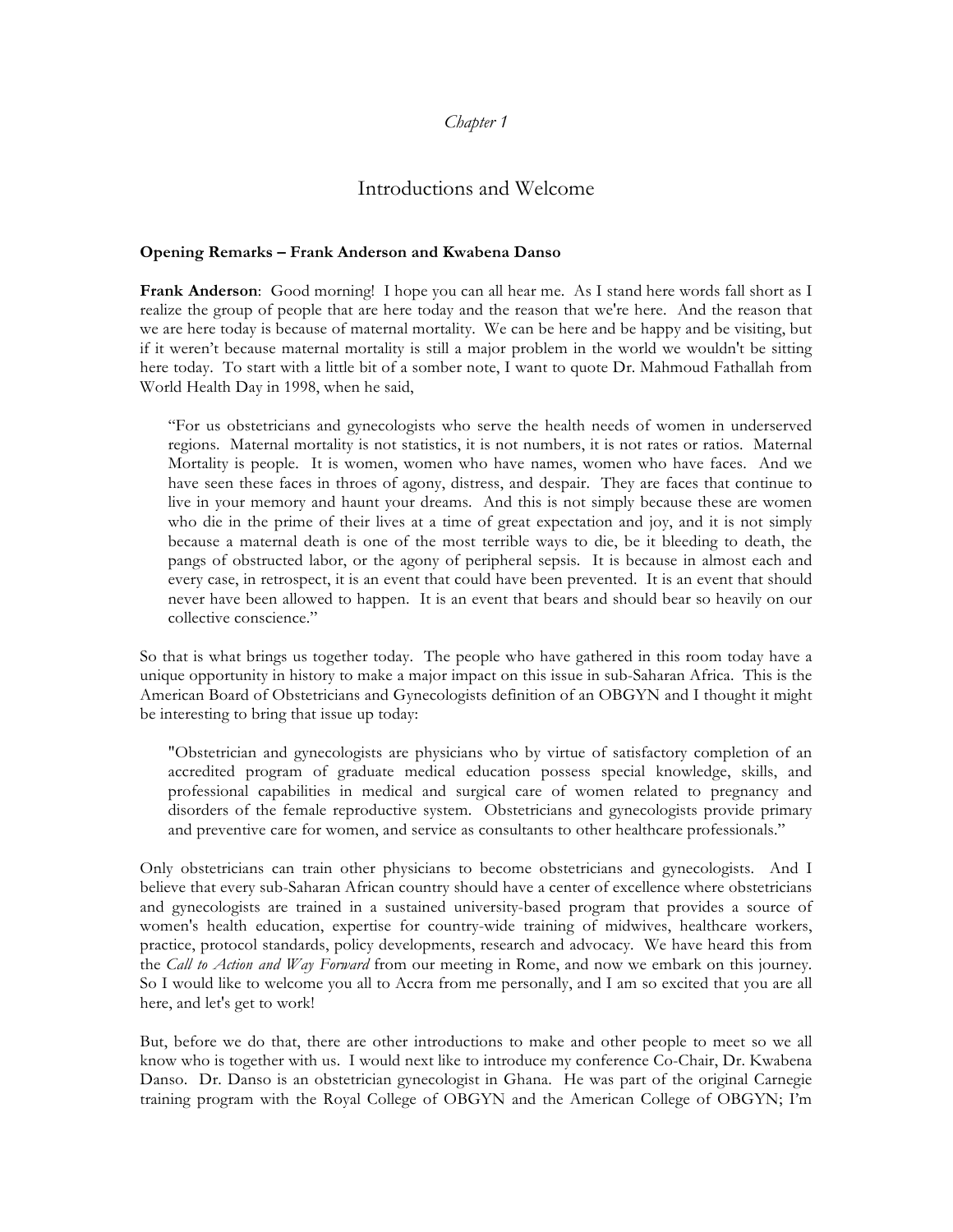sure you have read about this in your book. Dr. Danso moved on to be the chair of the OBGYN department at Komfo Anokye Teaching Hospital and then became the dean of the medical school at KNUST in Kumasi. Now he is retired, yet still working quite hard. So, Dr. Danso.

**Kwabena Danso**: Thank you, Frank, for the introduction and I would also welcome you to Ghana and to this meeting. We are grateful to you for your time. Your presence shows your commitment to us in helping to oppress the cost of maternal mortality, which currently still remains in the threedigit range in most of sub-Saharan Africa. We hope that collectively we can bring it down to the double-digit range and finally to the single-digit range.

I would like to introduce some distinguished persons who are going to give us also some short introductions. First, Professor David Ofori-Adjci. Professor Ofori-Adjci is a professor of medicine at the University of Ghana Medical School. He is also a professor of clinical pharmacology at the Center For Tropical Clinical Pharmacology at the University of Ghana. He is the former director of the Noguchi Memorial Institute of Tropical Medicine.

Prof. Ofori-Adjci will be speaking to us. Prof. Ofori-Adjci can you please ... Let's give him a round of applause.

The next person who will be giving us some introduction is Dr. John Sciarra. I believe most of us here would have said that he needs no introduction because he is a well-known figure. He is the former editor-in-chief of the FIGO Journal. He is the former chairman of Northwestern University OBGYN department for well over 25 years, I guess. Right? And he is Emeritus Professor of Northwestern University at the moment. Professor John Sciarra.

We also have Dr. J.B. Wilson, who will soon join us. Dr. J.B. Wilson is the former chair of the Department of OBGYN at the University of Ghana Medical School, Korle Bu Teaching Hospital. He is the former chairman of the Faculty of Obstetricians and Gynecologists of the West African College of Surgeons. At the moment he is working in several ways with maternal mortality in Ghana and with some international organizations. Dr. Wilson is one of the pioneer people who instituted the Ghana Program for In-Country Training of Obstetricians and Gynecologists. And, of course, Dr. Sciarra was one of them and we are delighted to also have him speak to us this morning at the introductory phase.

I cannot end without talking about a few participants. What I'll do will be to call the partnership and when the partnership is mentioned, can we shortly rise up so we know that you are present? By no order of importance:

- Botswana University University of Pennsylvania
- University of Buea, Cameroon University of Arizona
- Universite Evangelique d'Afrique Panzi Hospital, Democratic Republic of Congo
- Hawassa College of Medicine, Ethiopia University of Wisconsin
- Mekelle University, Ethiopia Northwestern University
- St. Paul Millenium Hospital, Ethiopia University of Michigan
- University of Gondar, College of Health Sciences, Ethiopia Oregon Health & Science University
- University of The Gambia, The Gambia Drexel University
- Komfo Anokye Teaching Hospital (KNUST), Ghana The University of Michigan
- The Quarshie Memorial Hospital, GCPS, Ghana Albert Einstein College of Medicine
- University of Ghana, Korle Bu Teaching Hospital, Ghana -- University of Michigan
- Moi University School of Medicine, Kenya Indiana University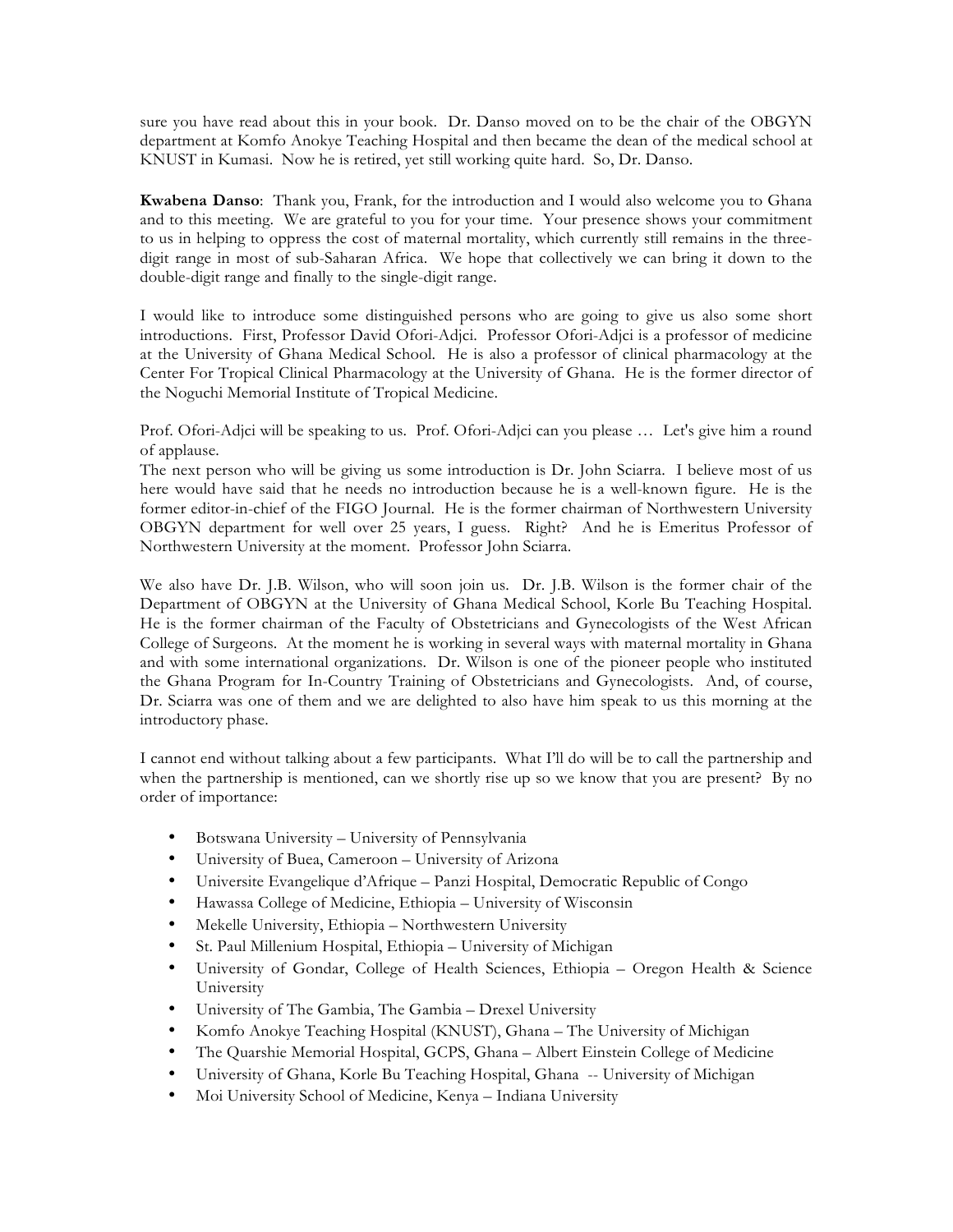- Liberia College of Physician and Surgeons, Liberia Mt. Sinai
- University of Malawi, Malawi University of North Carolina
- Central Hospitale De-Kigali, Rwanda
- Makerere University, Uganda University of California, San Francisco
- Mabara University, Uganda Harvard University
- University of Zambia, Zambia University of North Carolina

Ladies and Gentlemen, you are welcome.

**Frank Anderson**: Just while we are standing, I did want to mention one other group of people that are here who you have heard us talking about. That is Elevate from the University of Utrecht in the Netherlands. We will have more about them but I would like for them to stand up and be recognized as well.

And also for the introductory panel, we have other representatives as well. It is my honor to introduce Dr. Barbara Levy from the American College of Obstetricians and Gynecologists, and she will be giving us a welcome. We are also very honored to have Dr. Hamid Rashwan here from the International Federation of Obstetricians and Gynecologists, who will also give us a welcome. And then Dr. Yirgu, who is the first president of the African Federation of Obstetricians and Gynecologists, who is here with us today. And then Kate Somers from the Gates Foundation, and she will be addressing the podium.

**Kwabena Danso**: At this point, I would like to call the Director of the Ghana College of Physicians and Surgeons, Professor David Ofori-Adjci to give us an introductory remark.

### **Welcome from Professor David Ofori-Adjci, Director of the Ghana College of Physicians and Surgeons**

Good morning! I'm not an obstetrician gynecologist, but I've had four pregnancies, and therefore I qualify to be amongst you. Officially, I'm the landlord of this edifice, and I think it is very proper that I welcome you to the Ghana College of Physicians and Surgeons. We have been in existence for only 10 years, but I think that we have achieved a lot in that 10-year period. Before we came into existence, postgraduate medical training took place either outside of the country or within the West Africa Postgraduate Medical College System. And, I think it was within that system that the Carnegie Program took off from. In addition to that we also have had associations with the University of Michigan, including the Emergency Medicine Program and also the Charter Program based on the Elmina declaration. I think you'll find that in your folders.

The College has a structure not unlike that of some of the other colleges that we have, like the Royal College. Although we are the College of Physicians and Surgeons, we actually have two divisions, the division of surgeons and the division of physicians. The current vice president of the division of surgeons is actually an obstetrician gynecologist, and it is his responsibility to deliver when we run into problems with a surgical affiliation. We run a two-tier training system and it is linked to career development within the Ghana Public Health System.

The first three years you do a membership program in any of the twelve faculties that we have, and when you are successful – we don't say successful – when you satisfy your examiners, you then are recognized for appointment as a specialist in your discipline by the Ghana Health Service. And then you take a year out to offer service to community and then come back to do a fellowship program, the length of which on the outreach is two years but may be longer, depending on the sub-specialty you are interested in. I also meant to add that once you are doing your membership program, you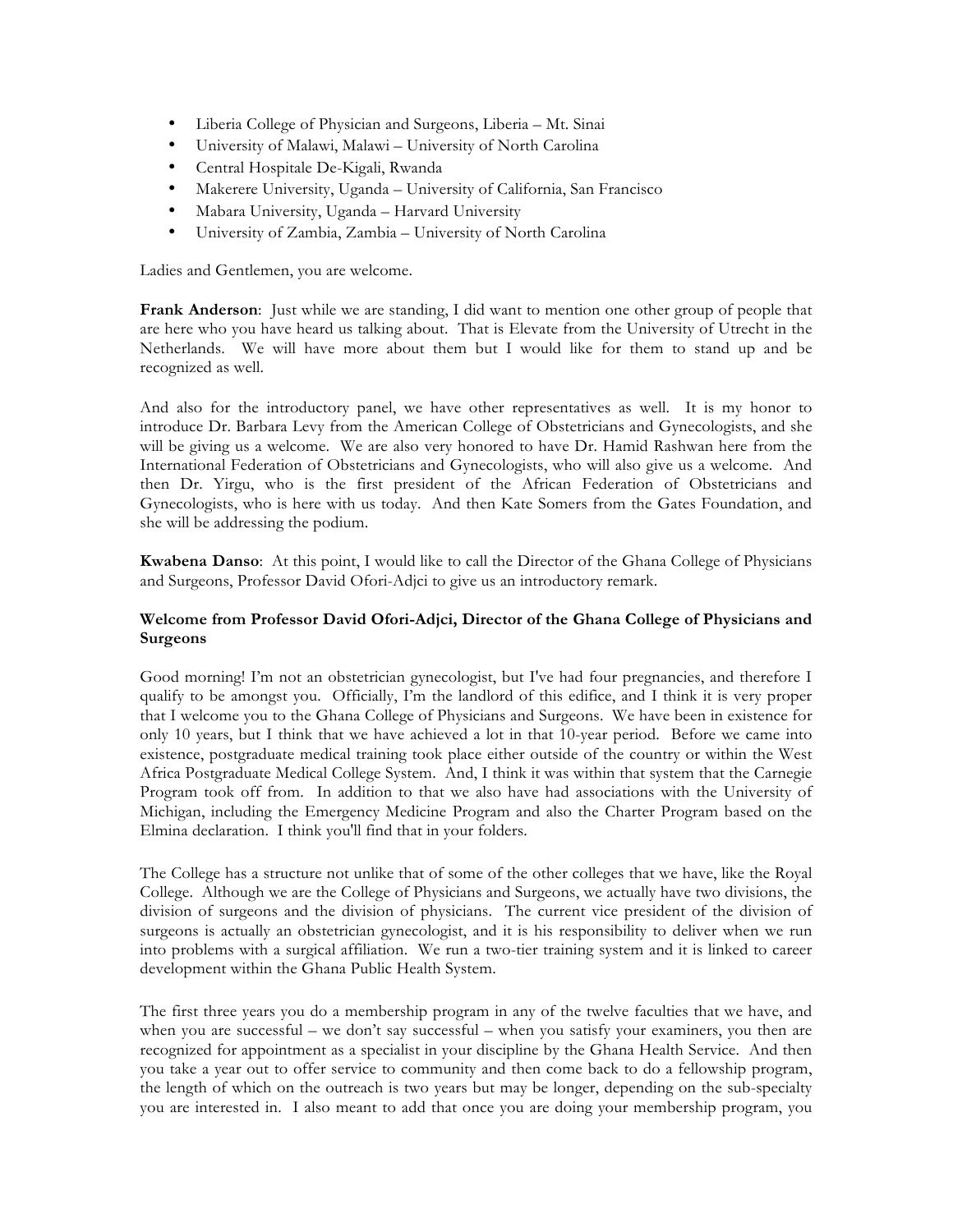spend some time outside of the teaching hospital to gather experience in the district hospital.

So far since we started in 2003, we have enrolled 1018 residents into the program and we have introduced, if that is the correct word, 438 specialists in all. About a fifth of that number are actually obstetricians and gynecologists. Overall in our country, the penetration of specialists in the public health service, the Ghana College of Physicians and Surgeons have provided 33% of the specialists in the Christian Health Association Setting. And, using Komfo Anokye Teaching Hospital as a typical example, about 51% of the specialists working at the Komfo Anokye Teaching Hospital are actually products of this country.

We have also trained specialists from other African countries. We have a very good relationship with the Gambia, where we have trained many specialists, including specialists in obstetrics and gynecology. We also have residents from Sierra Leone and a few from Nigeria, occasionally, and a couple from Eritrea. And so the College is increasingly becoming a place for training people other than specialists, other than Ghanaians. We also work very closely with other English-speaking colleges in the West-African sub-region, particularly the West African Postgraduate Medical College which includes the College of Physicians and College of Surgeons and also the Nigerian Medical Postgraduate College.

Interestingly, gradually, we are all precipitating towards a model quite like what Ghana runs. Now the West African program is offering a two-tier program, starting with the College of Physicians, but currently the College of Surgeons is also about to do it, and the Nigerian Postgraduate Medical College is also doing the same. Which means that the way we have conducted our postgraduate training program in Ghana has become attractive to other colleges in the sub-region. We have also had discussions with the newborn Liberian College of Physicians and Surgeons, and we have had some discussions that has shared some experience with them.

Essentially you will hear more about the training program throughout the course of this meeting, and I don't think that I will have to bore you with the details at this stage of the meeting. The important thing for me as a non-obstetrician gynecologist is to agree with the fact that maternal mortality should not be looked at in terms of numbers ratios and things … there is a face to maternal mortality. And although your focus today and in the next two days is on maternal mortality pregnancy, I think we should take a bit of time and look at the product of pregnancy. There is no point in having a very successful pregnancy only to discover that the baby did not make it.

One of the biggest problems we have had in this country is that although we have achieved a reduction in infant mortality, there is a sizable proportion of perinatal deaths and also neonatal deaths. And I think in all that you discuss, you should have somewhere in a small space up there where you will also look at how the practice of obstetrics and gynecology, and particularly pain management of pregnancy, will affect outcomes of pregnancy so that we will have a more holistic approach. The other thing is that listening to the introduction, I realized that every African partner here has a North American collaboration. Within this collaboration, sometimes there is the tendency for of the wealthier of the two, "to be a major driving force." I will urge you to look at the local circumstances when designing some of these interventions, because they will finally determine whether what you want to do will be successful or not. And on these few words I would like to welcome you to again. Enjoy the college; enjoy Accra. It is hot. It is good for you, because it means that you don't have to worry about what is happening at the Eastern Sea Board for now. Don't watch too much television because you may find your house totally covered in white. (laughter) Thank you very much.

**Danso**: Thank you, we will now call Dr. Sciarra.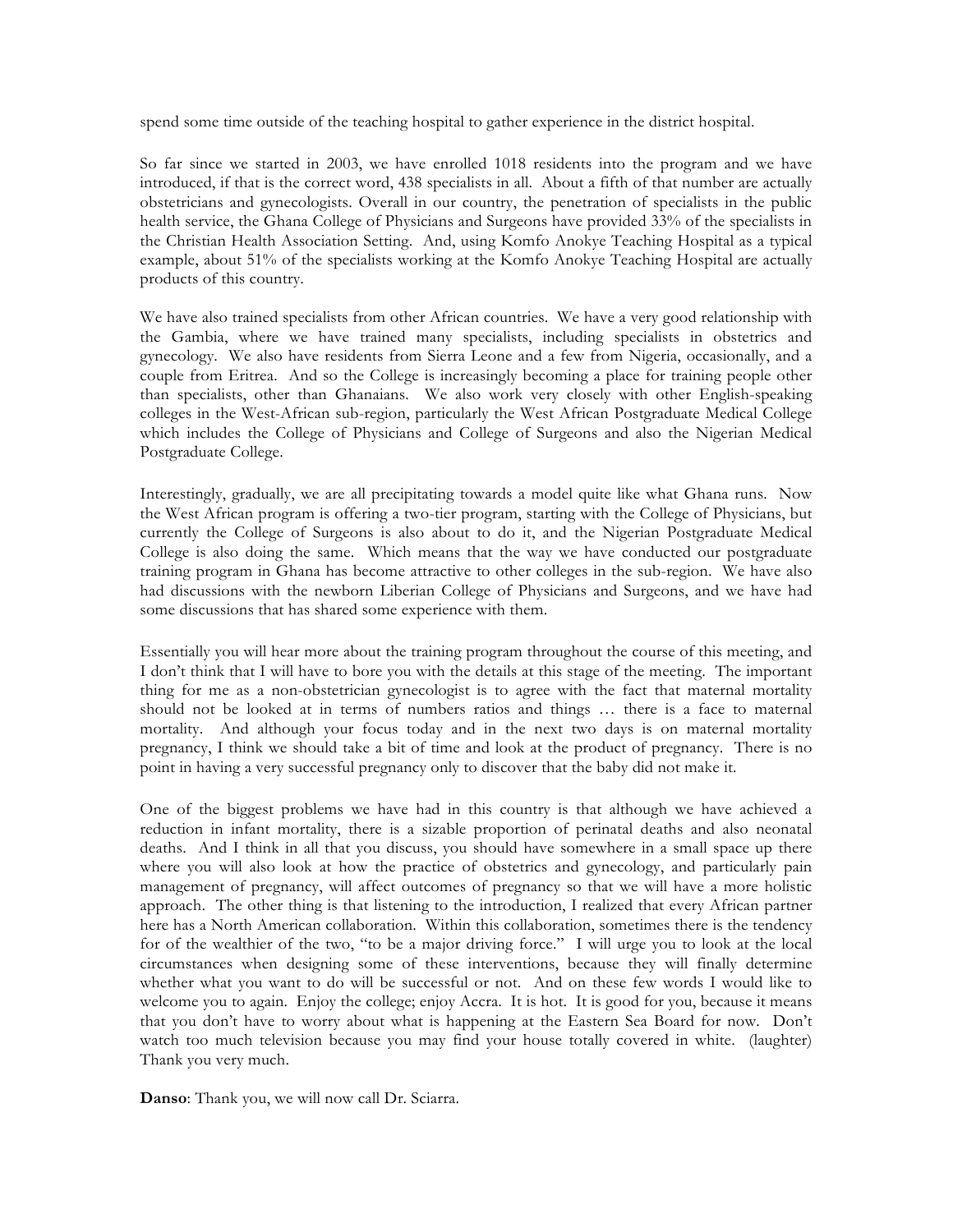#### **Welcome from Dr. John Sciarra, Professor Emeritus in Obstetrics and Gynecology, Northwestern University**

Dr. Danso, ladies and gentlemen, thank you very much for inviting me for putting this meeting together. Dr. Tim Johnson - whose department was so instrumental in setting up this program could not be here with us today and asked me to say a few words of welcome to you on his behalf. When I talked to Tim just before I left Chicago, I said, "What should I tell them?" He said, "Just tell them about what we did in Ghana 25 years ago and inspire them." So, that's what I'm going to try to do.

As the rector mentioned to you, there was no subspecialty of training in this country back about 50 years ago. So I'm going to take you back to the year 1960. In the decades between 1960 and 1980, many of the Ghanaian physicians were sent by the Ministry of Health to both the UK and the US for subspecialty training, particularly for our training in obstetrics and gynecology. During this 20-year period, 30 physicians were sent for training and by the end of the 1980s, guess how many came back?

#### **Audience Member**: One!

**Jack Sciarra**: Three. Three came back. So the situation in terms of subspecialty services in Ghana was really quite critical. As a matter fact, there were more OBGYN physicians practicing in Queens, New York than in the whole country of Ghana at that time. There were two or three individuals – Tim Johnson was one, the late Tom Elkins was another – who called attention to this problem and were looking to raise funds to begin a training program here in Ghana for Ghanaian physicians. The Carnegie Corporation of New York at that time was quite interested in the situation of maternal mortality in West Africa and so, in conjunction with the Carnegie Corporation, a group of us put together a program. Carnegie was really quite wise in thinking ahead and said, "In order for this program to have real endorsement internationally, it should have the issue, it should have the partnership and support of the American College, and of the Royal College in London. And what we, Carnegie, want you people to do is to put together a program that combines the best of American training and the best of UK training into a new training program that is to be initiated in Ghana." That was in the year 1987.

It took two years to get things organized, and by 1989, we were prepared to begin. I happened to be chair of the International Committee of the American College of the time, and there was a similar group in the UK; Professor John Lawson was the Vice President of International Affairs. So, a group of people from a UK in a group of people from the United States – and that included Tim Johnson and Tom Elkins – elected me to be head of the external advisory committee for this program, which lasted 10 years. The funding came from Carnegie; the initial grant was about \$7 million. By the end of the 10 years it was about \$10 million. And that did not include the contributions from the departments - the US and the UK departments that were involved. During the initial period of time, we set up a five-year training program here in two hospitals in Ghana. Part of it would be the traditional OBGYN training that you are familiar with, but in addition we incorporated some management experience, we incorporated some rural experience, and we incorporated electives in the UK and the US for short periods of time – 3 to 4 months.

And the five-year program was very successful. The certification was named the West African College of Surgeon certification and by the end of the ten-year period, we had trained 29 obstetricians and gynecologists and all but one, at that point, were practicing in Ghana. We had the support of the Ministry of Health from the very beginning. I think they were quite skeptical back in the early 90's, but ultimately they became very enthusiastic and took over the program. And it has continued. And as a rector pointed out to you now, there are about 150 OBGYN physicians who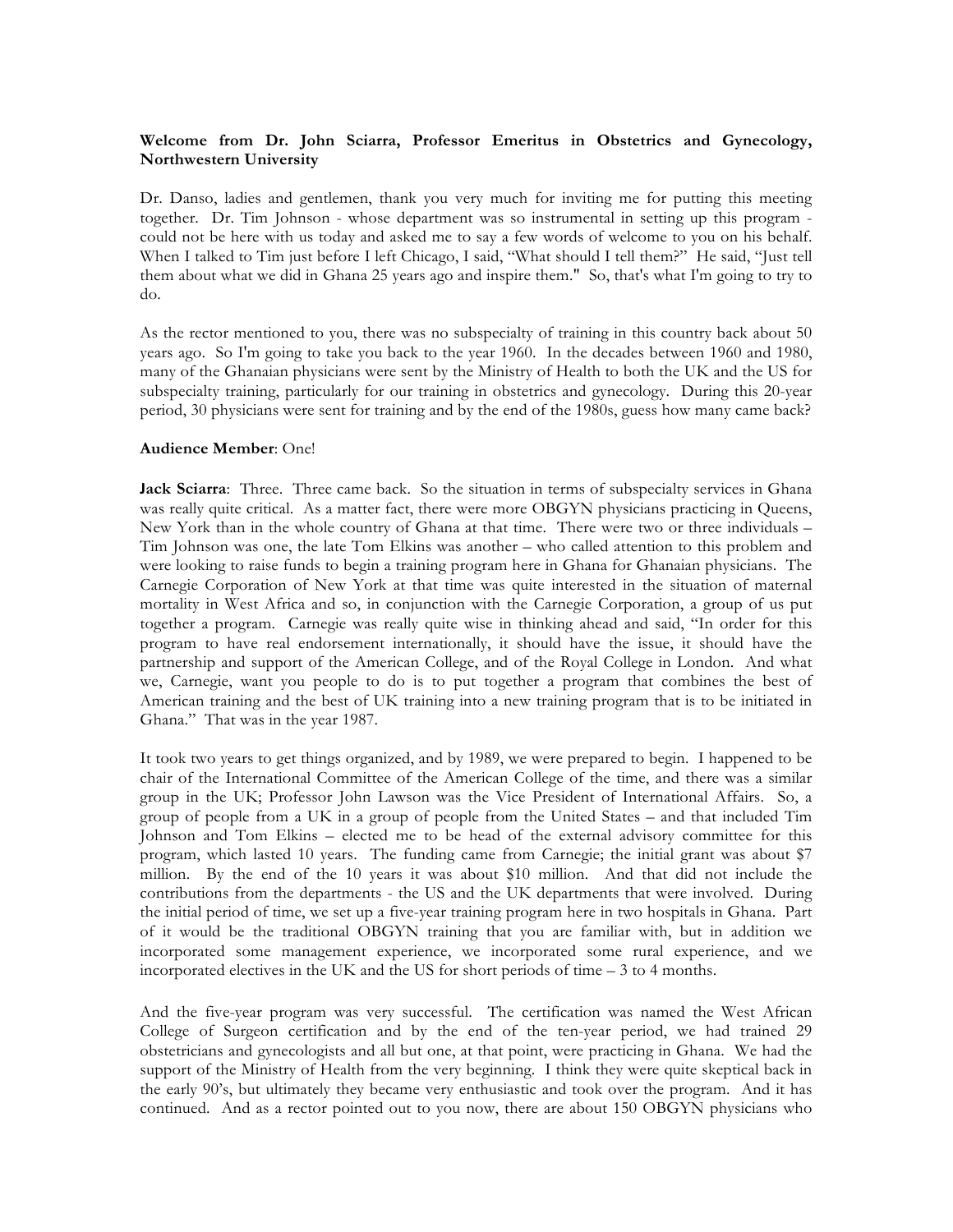have been trained in Ghana and virtually all of them are practicing here in this country. So in a relatively short period of time of about 50 years it has been possible to change the delivery of healthcare services in this country in our field.

The original mission was not only to train OBGYN physicians that would practice in Ghana using local resources, but also to allow some of the new advancements in reproductive health to be introduced in this country. And, of course, the reduction of maternal mortality was the ultimate goal and it appears that this is happening.

Now, we had the financial support of Carnegie at the time, and that was very important, but there was also support from the departments involved because many, many of the faculty members from Michigan, from Northwestern, and from other schools spent considerable amounts of time here in Ghana in the early days of setting up the teaching program. Those departments were not compensated. We could do it in the 1990's, but I think it is harder to do today. We have to acknowledge the fact that the departments contributed a great deal in terms resources to the start of this program. And, of course, we had the support of the Ministry of Health.

The other thing that I think was very important was that we were always look at the big picture and were asking, "What was best for Ghana?" Not what was the best for the hospital or for the residents in training, but what was best for Ghana? We limited our approach to one country, to Ghana, and we tried very hard to have the faculty have an exchange program so that we had faculty from Ghana come to visit us at Michigan and Northwestern.

I remember that J.B. Wilson and the late J.O. Marty, when I invited them to Northwestern in what happened to be December, and they were sort of unprepared for the weather. Both of them said that is the coldest that they had ever been in their lives, but that was just Northwestern in December.

The important thing that I mentioned in the beginning was that this was a partnership between the Royal College and the American College and I think that the relationship was very important in developing a program that combines the best of the UK training in the best of the US training. I'd like to see the partnership continued. We are talking about partnerships and I think there are many things that the American College has to offer and many things that the Royal College has to offer.

The proposal of the Royal College last year that we should work together to help our African colleagues set up an African College of Obstetricians and Gynecologists is probably one of those ideas – an organization that could be responsible for setting up a unified African curriculum for endorsing and supporting programs of residency education, for examining residents on a yearly basis, for giving the final certification, and for allowing people to be fellows of an African College with similar credentials to fellows of the American College and fellows of the Royal College, etc. One idea that I think is a good idea was from, Alison Fiander, who is the chair of the Global Health Policy Committee for the Royal College, but could not be here today. I talked with her yesterday by telephone and said that I would try to present some of her thoughts, which I just did to you a moment ago.

So anyway, that's the story of what was happening here when we started the Carnegie program. I think all of us are very, very proud of the accomplishments and are particularly proud of the fact that the whole thing has been turned over to local leadership and is continuing and is a model for training and low resource countries. This is all published in a really good paper that we wrote in the *Grey Journal, American Journal of Obstetrics and Gynecology* in 2003, and it has been quoted and has been spread out over the world many times. So thank you very much for giving me some of your time to do this introduction I do look forward to the meeting.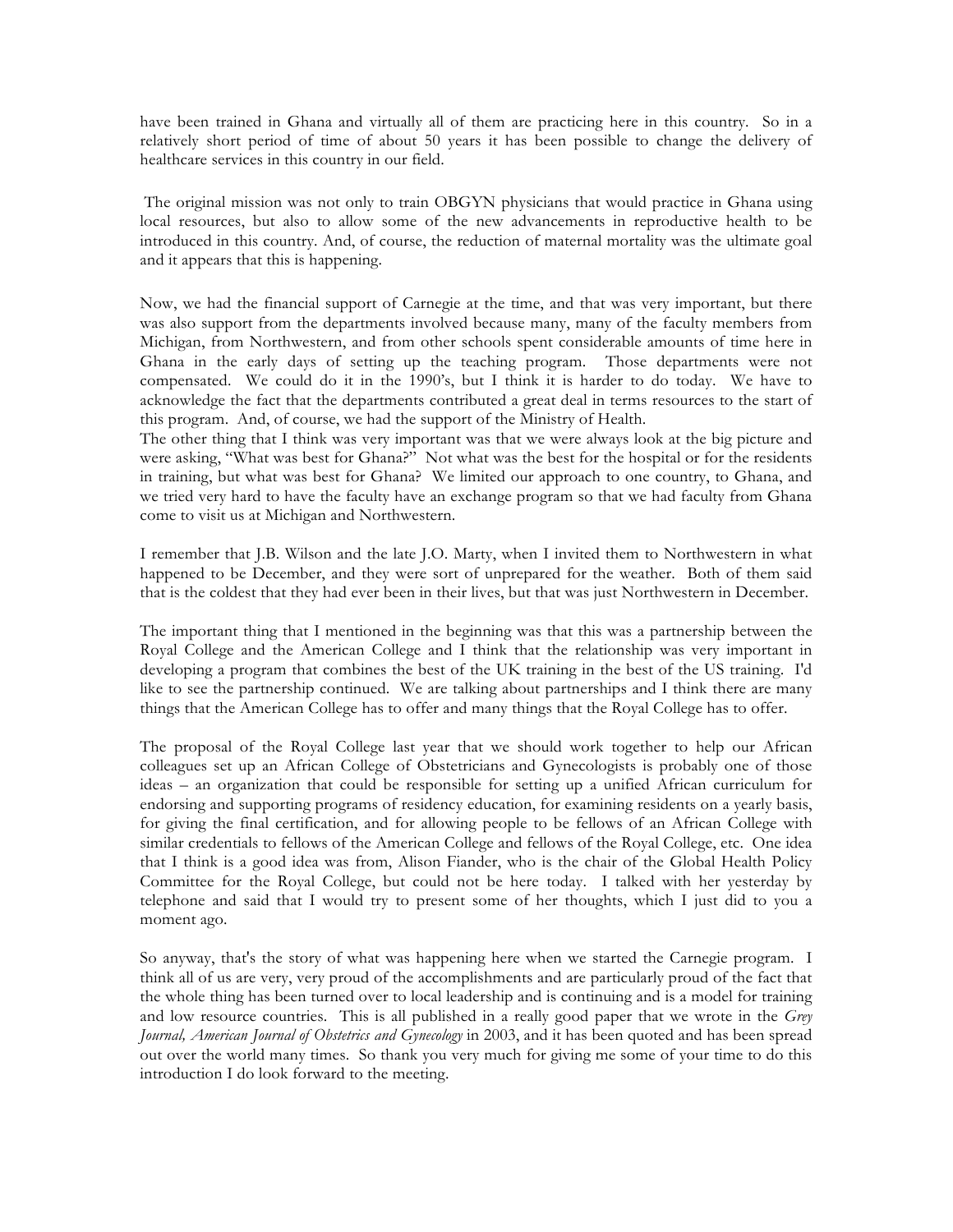**Kwabena Danso**: Thank you, Dr. Sciarra. At this juncture, I will call on Dr. J.B. Wilson; I see him at the end there. While he is coming, there is also the government of the Royal College of Obstetricians and Gynecologists and a representative of the Royal College is here. Professor Dr. Konje. Let's give him a hand.

## **Welcome from Dr. J.B. Wilson, former chair of the Department of OBGYN at the University of Ghana Medical School, Korle Bu Teaching Hospital, Ghana**

Thank you very much. I'm sorry for coming in late because of unexpected traffic. I think a lot of the story Professor Sciarra has talked about, from my own point of view, this program came at a time when we had great difficulty getting a resident from the UK to continue their training. And there were people who had come to the point when they had to move out in order to get their certification from the Royal College. But the government has stopped this trade because many who were trained at the time did not return. So it was a very welcome relief when we discussed with Professor Tim Johnson why we are not training our people locally, and he offered that he will try with his friend, the late Tom Elkins to try to source funding to support the two departments so that they can train people.

Fortunately, after a lot of searching they got the Carnegie Corporation to take up the sponsorship, and the result is what we have today. We have been able to train lots of specialists. The two departments are virtually under teachers who have been trained in the program. Many of our hospitals have specialists who have been trained in the program. The Ghana College Program came out of the slivers of what we did during the Carnegie program. I am excited that we will be able – or hope that we will be able – to extend what has been done here to other countries in the sub-region, because maternal mortality is a major issue and, for us, the obstetrician is a leader to make a mark in reducing mortality. On my own behalf, I would like to welcome all of you to this meeting and wish you all happy discussions. Thank you very much.

**Kwabena Danso**: Thank you Dr. Wilson. At this time I want to call the representative from the Royal College of Obstetricians and Gynecologists of the UK to give us an intro.

### **Welcome from Dr. Konje, representative from the Royal College of Obstetricians and Gynecologists**

Good morning, everybody. Thank you very much for asking me to make a statement. I'm from Cameroon by birth. I did my basic training in Nigeria and I have come to be an offshoot of the West African training program that Professor Sciarra and others initiated. I'm standing on behalf of the Royal College, so I'm wearing two hats - as an African and also as someone who is working in the UK. One of the things that strikes me as an individual and as a representative of the College is that when we encourage people to go overseas to train, we actually do not provide them with the resources to come back to their countries and work. So the training program that we have overseas is not fit for purpose and that is probably one of the reasons why the people who go overseas, like myself, do not come back to Africa.

The Royal College is very proud to have been involved in the initial program in Ghana, which is a success story, and the college is very proud of what it has done, in terms of supporting training and development in different parts of the world. However, what I see today and what is going to be achieved by this partnership that we are working on today is very different. One of the things that we would like to see as a college is a program that is offered at source where it will be very, very useful, but at the same time, have an expertise that comes from overseas, from the different institutions that are partnering with you. But to me, it is also about sustainability. Looking at the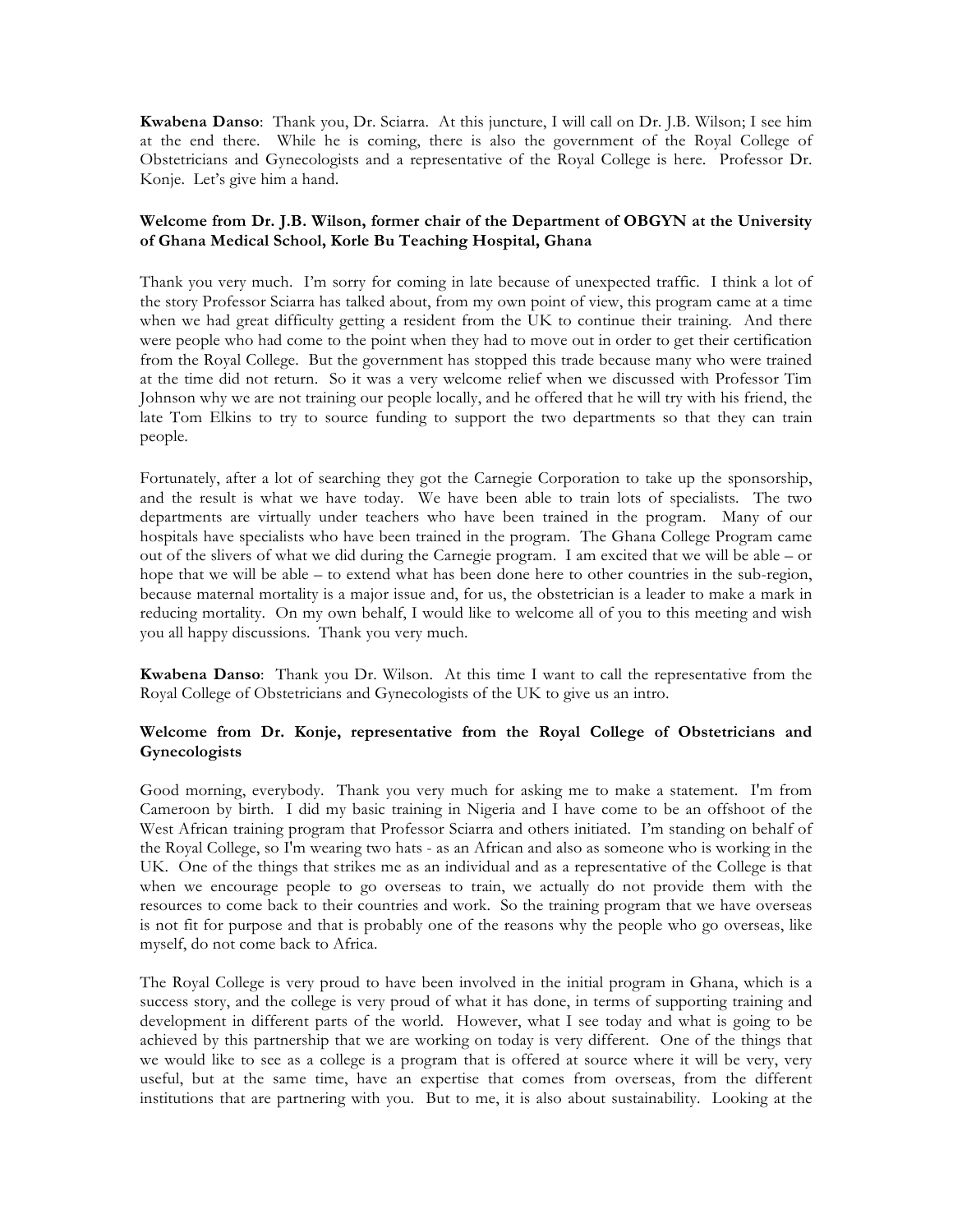audience that we have here, we have politicians and clinicians, and I think that marriage is important for it to be successful. So I'm just going to say here that I'm really, really pleased to be here. The Royal College has a lot of expertise in terms of training both within sub-Saharan Africa and different parts of the world.

There are lots and lots of partners here but I'm going to say that please, please, please let's not just make this one meeting; it has to be demonstrated that to be successful, reducing maternal mentality will be the main aim but, as the rector said, reducing neonatal mortality should be the ultimate aim. We should reduce the death of mothers but we should also reduce the death of babies. I hope this is a very successful meeting and I wish all of us a fantastic deliberation. Thank you very much.

**Frank Anderson**: Thank you Dr. Konje. As our day evolves we will be hearing about the Ghana-Michigan program that started to train Ghanaians to be OBGYN's in this building of the Ghana College of Physicians and Surgeons. We have heard from the rector of the Ghana College, and we are present in this building that represents the capacity of Ghanaians to train OBGYNs.

Now I would like to call Barbara Levy to the stand. Barbara Levy is Vice President of the American College of OBGYNs and is very involved in global programs. We would love to hear her comments and welcome.

## **Welcome from Dr. Barbara Levy, Vice President of the American College of Obstetrics and Gynecologists**

Thanks, Frank. I want to keep this brief. You've heard a lot of history, but I'm here to talk to about the future. And that's how we're all going to work together: three groups, people forming a solid stool that is sustainable. And that means the universities both overseas and here working together, but it also means the Royal College, the American College, the SOGC, the Canadians, the Australians, FIGO, the WHO, and all of us coming together and harmonizing our recommendations so that we have a global sense for what we are trying to accomplish. The last thing we need to do – it's not the last thing but it is another big issue – for sustainability is association development. Once you have that root, that core of obstetrician gynecologists in a country, bringing those folks together as an association and using that association to do maintenance of education.

It is not okay, as we have learned in our country, just to train; but it is also about ongoing education, and how we sustain that. ACOG is here working with the Royal College, working with FIGO, working with the World Health Organization, trying to harmonize things so that the recommendations that we all hear are uniform, that we have a set of guidelines that are based on what you need at your local level. ACOG has 14 years of experience, as Jack Ludmir knows very well, working in Central and South America doing a similar kind of effort. It has been very successful. It has been a lot of hard work. I don't want to minimize how much effort it is on an individual country level to find the educational effort that needs to happen but also the in-service and the development of in-service testing and training, and then the credentialing, and all of these aspects working with the ministries of health to make sure that everyone is aligned.

I'm a consensus-builder; I am somebody that likes to bring everyone together. Look at what Frank has done bringing all of us together here. I am thrilled to be here. I am excited to help support whatever it is that we all decide we need, and I am very anxious for us to work at a grassroots level to establish what that is. Thank you very much.

**Frank Anderson**: Thanks, Barbara. Now we are going to take it to the international level. We are fortunate to have Hamid Rashwan here with us today, who is the Chief Executive of the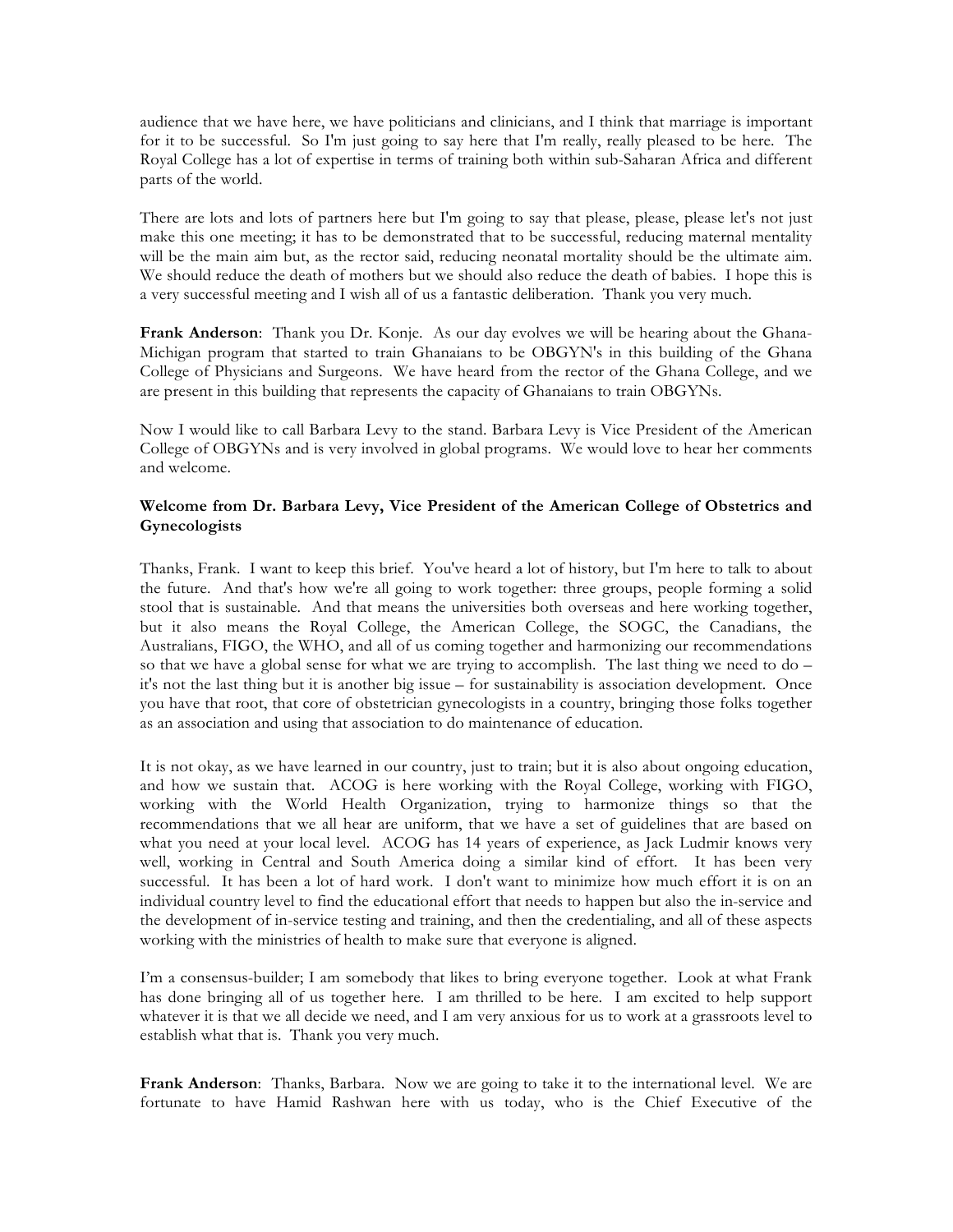International Federation of Obstetricians and Gynecologists. I would like to call him to give his comments.

#### **Welcome from Dr. Hamid Rashwan, Chief Executive of the International Federation of Obstetricians and Gynecologists**

Good morning colleagues, ladies, and gentlemen. It is indeed my great pleasure to be here and represent the International Federation of Obstetrics and Gynecology (FIGO), in this, which I consider a very important meeting. Of course, my thanks go to Frank Anderson and his capable team at the University of Michigan. We know that they have made a lot of effort to take this initiative forward and to bring it to this level. We do wish them all success with great support from us.

The mission statement of the International Federation of Gynecology and Obstetrics (FIGO) has two prongs: the first one is the promotion of global women's health and the second is upgrading the practice of obstetrics and gynecology. Both of these aims, as you can see, cannot be achieved without well-trained obstetricians and gynecologists. That is why the initiative, which we are discussing today and tomorrow, is very important and is a determining factor for our success, if we are to achieve our aims.

As you probably all know FIGO conducts its work globally through its 125-member associations. As an organization we do recognize the disparities that exist in the different countries within all the regions of FIGO, especially in the area of maternal and newborn mortality and morbidity.

We do recognize the big disparity between high-income and low-and-middle-income countries, and that is why FIGO considers the reduction of maternal and newborn mortality and morbidity as one of its priority areas that we have been working for the last decade. We also recognize the need for greater efforts and support in sub-Saharan Africa in order to expedite the improvement of maternal and newborn health indicators, which we all know are detrimental here. In this regard, addressing the shortage of human resources for maternal and newborn health should be a priority in the health policies of all our countries in this region. Obstetricians and gynecologists are instrumental in leading such policies forward.

The Society of Obstetrics and Gynecology in sub-Saharan Africa could and should play and be enabled to play an active role in the implementation of this initiative as a professional body or bodies. Our experience in FIGO over the last five years was very enlightening. So, with a grant, which we are lucky to have from the Bill and Melinda Gates foundation, we worked with eight associations in low- and middle-resource countries – two in Asia and six in sub-Saharan Africa – where maternal mortality and neonatal mortality and morbidity were high. The aim, of course, was not to have a direct effect on maternal mortality, but the aim was to strengthen the Societies of Obstetrics and Gynecology in these countries so that they can play a pivotal role in improving the policies and improving the practice to promote maternal and newborn health. And I must tell you that after five years and after evaluating the project, these societies delivered and made a great impact on the conditions in the countries.

Improving policy and practice, which of course is what you are really trying to do in this initiative, does include improving and strengthening the situation with regard to human resources for maternal newborn health. This would be through the early stages of recruitment: you go to training, you go to certification, deployment in the different areas of the country that you want to succeed, retention – keeping them in place - and of course, continuing medical education.

I hope this initiative will take into consideration all these areas together because the issues cannot be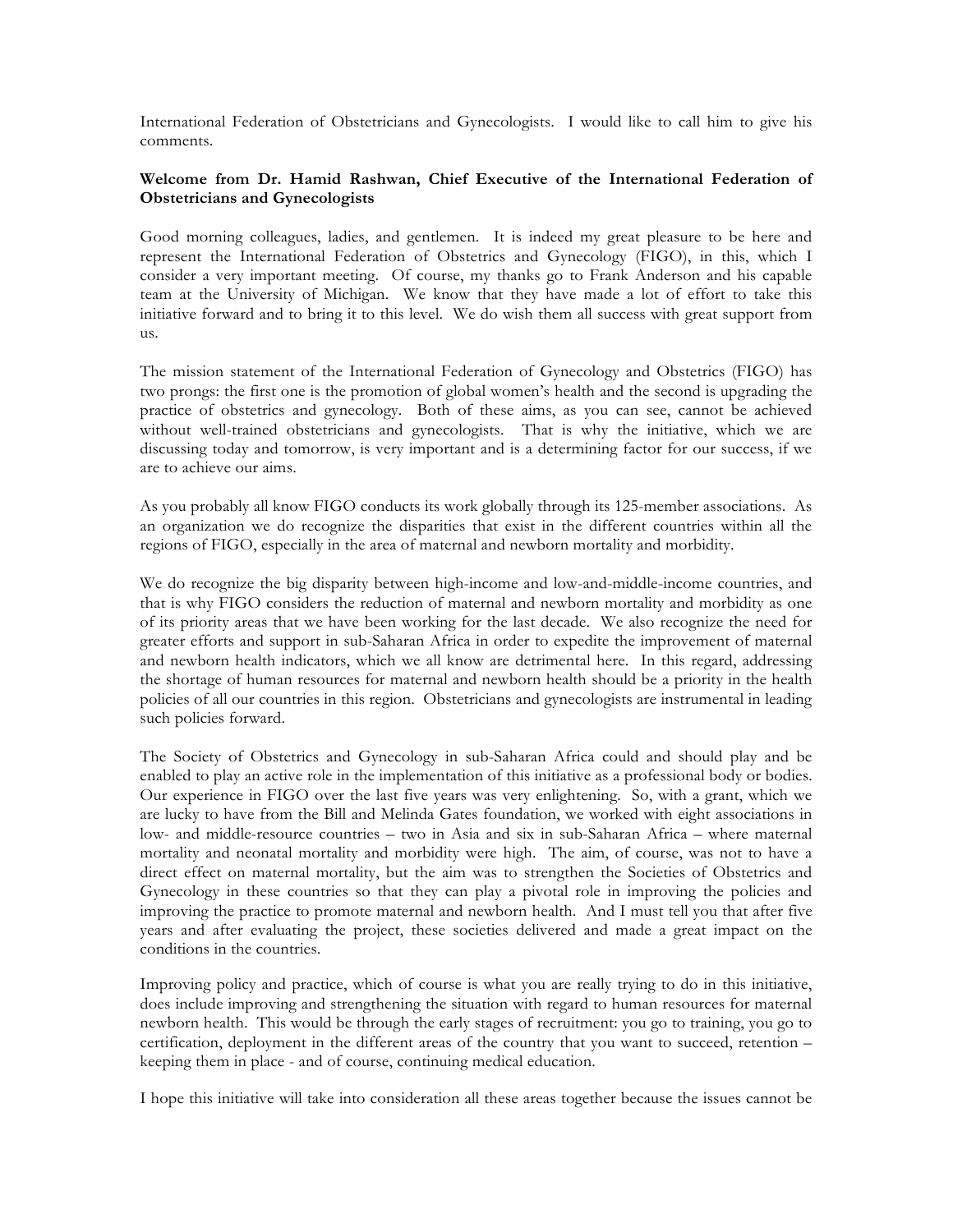just training and go, or retraining and go, or certification and go. It has to be the whole lot of recruitment, training, certification, and deployment in the areas. That's why it is important to include policymakers with you in these sort of meetings, because the policymakers need to be there to look into the other aspects which professionals cannot address or have not the ability to address.

The aim of this initiative, I think, should be of taking this to ownership in the country, rather than a project that finishes and goes. And, from our experiences before, unless there is ownership of the project within the country and in its institutions, including the government, it is very difficult to succeed or get sustainability of the project to the future.

I would like to compare from here the support of FIGO - the International Federation - to this initiative, and we do hope that our member associations in the different countries of sub-Saharan Africa are involved. They should become engaged fully in the implementation of this project. We wait to hear the results of the project and our support through these associations will continue. Thank you very much.

**Frank Anderson**: Our next introductory speaker is the first president of the African Federation of Obstetrics and Gynecology (AFOG). What we are hearing today is about African institutions and universities solving these problems in Africa with inputs from people who have been on this road before. I have been really lucky to get to know Yirgu this year as the President of the African Federation of OBGYNs and working with our colleagues in Ethiopia. Thank you so much, Yirgu.

# **Welcome from Dr. Yirgu Gebrehiwat, President of the African Federation of Obstetrics and Gynecology**

I thank you, Frank, for the nice introduction. Good morning, ladies and gentlemen. I'm here on behalf of the African Federation of Obstetrics and Gynecology. This is a very new organization that was established in October 2013 at the last FIGO meeting. Our first meeting was held in Addis in October. There were about 1,000 attendees, 807 of whom were from different countries. Sixtyseven countries participated in that meeting. I would say it was a very good start. The African Federation of Obstetrics and Gynecology aspires to collaborate with all stakeholders who strive to bring down maternal mortality rates in Africa.

As you know, of the three very important health indicators in the Millennium Development Goals, one of the most challenging MDG goals has been MDG 5. Unfortunately, Sub-Saharan Africa did not do well. When you look at the rate of reduction of maternal mortality between 1990 and 2010, the rate of reduction is about 1.6% per annum. We have to do better. It has to go as high as 5.5% per annum in order to meet the MDG. In addition, what kills the woman definitely kills the neonate and therefore both maternal mortality and neonatal mortality have not gone down the right way.

AFOG has about twenty-eight member constituents, which are societies of professionals in African countries. We have got twenty-eight countries from Africa and about eight from the Mediterranean. Unfortunately, what you see is that currently there are fifty-three countries and not all of them are on board with AFOG. The reason is that some of the countries do not have obstetricians and some of the countries have too few obstetricians - too few to form a society - so they are not well represented in the African Federation. We all know that many of the countries have resorted to task shifting and task sharing in order to improve access to maternal health services. We know quite well that in the short term task shifting and task sharing would be a way out, but in the long term we need to be able to create the necessary workforce of specialized physicians to be capable of providing quality services. In that respect, this initiative of training 1,000 or more obstetricians in the next ten years is quite a vital and important goal.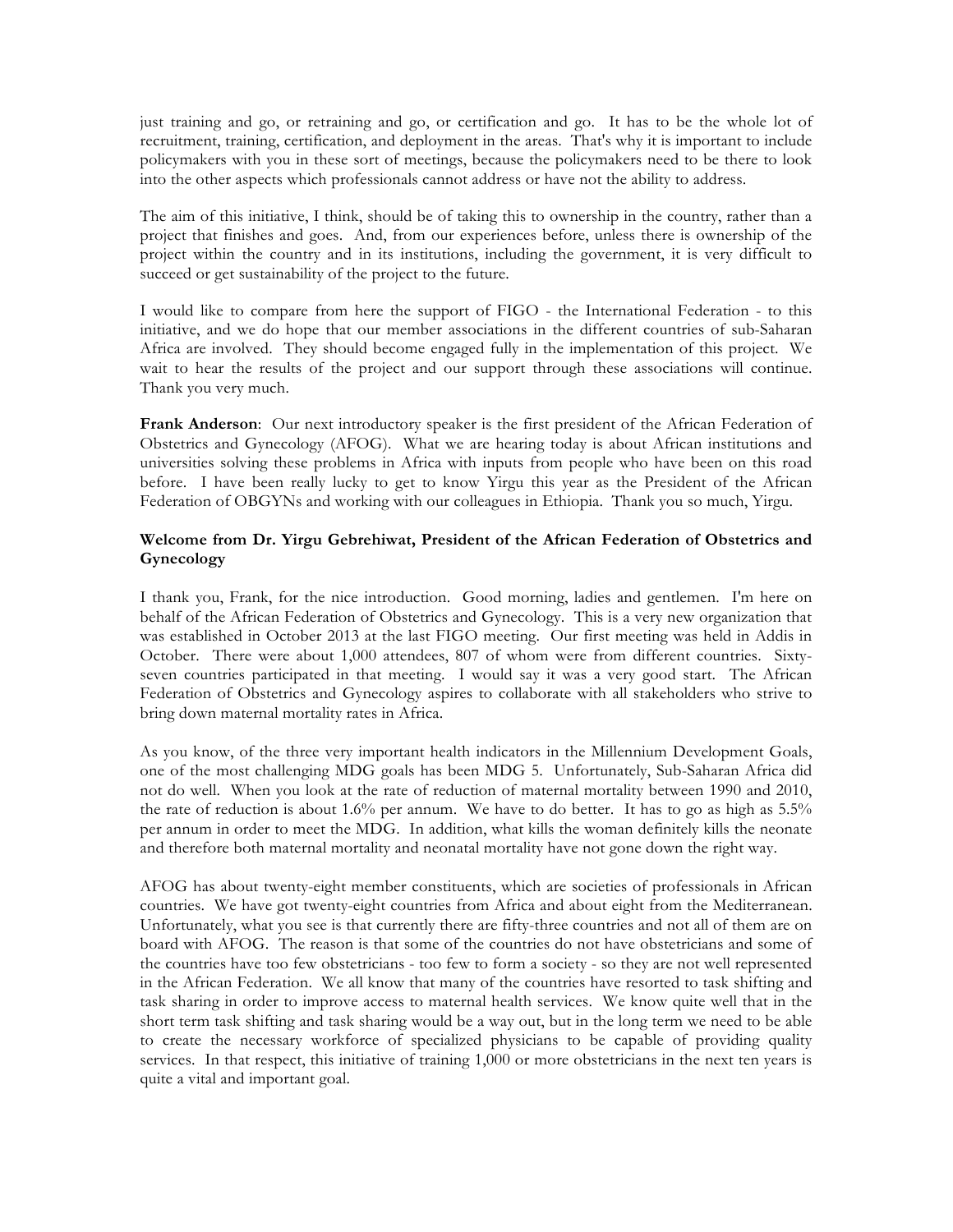In this respect, as Professor Hamid has already stated, this has to go beyond a project. It has to be nationally owned. There has to be a mechanism to not only train people, but also to retain them and ascertain a mechanism of continuous professional development. Otherwise, this would be quite a futile exercise. In that process of training, retaining, and continuous professional development, AFOG would like to contribute its level best.

On this occasion, I called on African countries that are represented here – about thirteen of them – to join us in the AGA meeting, which we are going to hold next week in Khartoum on Friday, Saturday, and Sunday. That will also be a time to reflect on whatever has been achieved in this process. So, finally, I call upon all of us to contribute our level best to the success of this venture. I also call upon the fact that this partnership is a two-way street. Not something from the developed world into the developing countries, but the contribution of developing countries and African universities has to be appreciated. They also have to meaningfully contribute into the process. I hope that we will do all that. I wish you all success in all your endeavors. I thank you.

**Frank Anderson**: Thank you, Yirgu. The way we are here today is that a couple of years ago the Flora Family Foundation was interested in obstetric fistula. They came to our department and said, "What can we do help with obstetric fistula?" We talked to them about not only the treatment of obstetric fistula but also the prevention of obstetric fistula. The Flora Family Foundation funded the meeting we had at FIGO last year. You all have the proceedings from that meeting; there are approximately ten obstetricians from different countries who brought this *Call to Action and Way Forward* about raising capacity within African countries to train physicians to become OBGYNs. So that was a very successful, but smaller, meeting. We gained a lot of momentum and were able to produce those materials and I was able to meet someone from the Gates foundation who was interested in having us get together regarding funding. So, Kate Somers is here from the Gates Foundation as our project manager and I would like to call her to the podium to make some comments.

### **Welcome from Kate Somers, Project Manager, the Gates Foundation**

Thank you all for the warm welcome. I have to say that I have the easy job; I just had to write the check. I think Frank and his team have done an incredible job, so I do want to give them a quick round of applause. And, thanks also to the Ghana College of Physicians and Surgeons for welcoming us, all protocols observed. I would also like to thank the cinematographers for making sure that we are all awake, because if we fall asleep we're going to be up there on camera. So, that was a very sneaky tactic but I thought that was great.

I know you share my enthusiasm for being here. We really have a great opportunity to learn from each other over the next few days. I just wanted to say a little bit about why the Foundation wanted to support this meeting. One reason was that we obviously saw that this was a tremendous opportunity to come together, to collaborate, and to share lessons and strategies amongst you. I've had the pleasure of working with FIGO and Hamid, and also I work with Dr. Jeff Wilkinson in Malawi where we are funding a program. But we also recognize that there are definitely global trends that we are looking at very carefully as more and more women are delivering at facilities. We really think that there is an urgent need to improve the quality of care and particularly intrapartum care in these facilities. And obstetricians and gynecologists definitely have a critical role in ensuring quality.

We felt as if we could develop a roadmap here that charts the path needed to achieve results collectively, our collective efforts will be greater than the sum of our parts. It is probably no surprise to you that I have already heard from pediatricians and other groups that we need to do this, so I think that you really have the opportunity to show the way of how to do this work. We want to look critically at what we can achieve together, but we still need to think about what we are going to hold